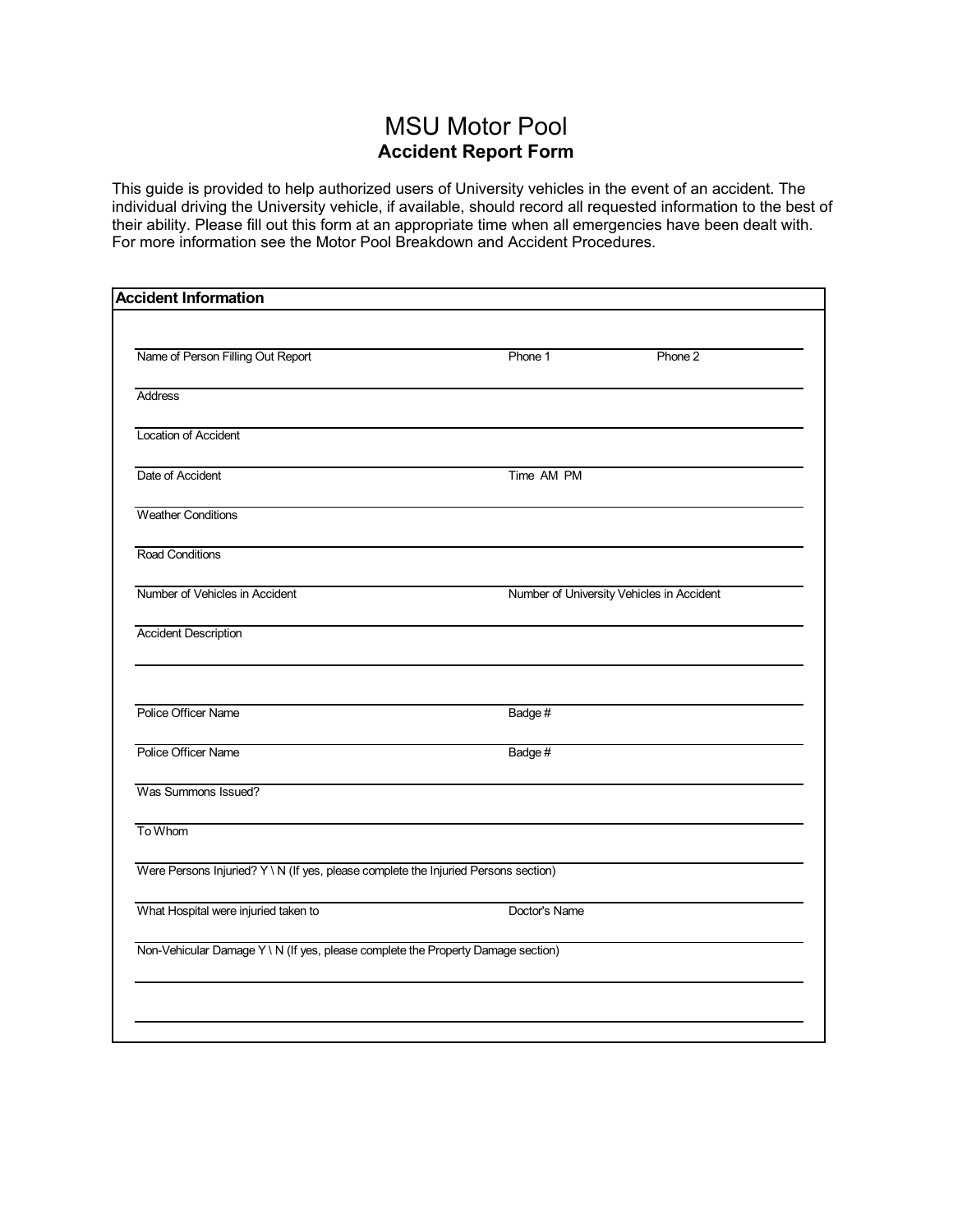|           | Phone 2 |
|-----------|---------|
|           |         |
|           |         |
| License # |         |
|           |         |
|           |         |
|           |         |

| Driver's Name       | Phone 1           | Phone 2 |  |
|---------------------|-------------------|---------|--|
|                     |                   |         |  |
| Address             |                   |         |  |
| Driver's License #  |                   |         |  |
| Vehicle Make & Year | Vehicle License # |         |  |
| Nature of Damage    |                   |         |  |
| Driver's Name       | Phone 1           | Phone 2 |  |
| Address             |                   |         |  |
| Driver's License #  |                   |         |  |
| Vehicle Make & Year | Vehicle License # |         |  |
| Nature of Damage    |                   |         |  |
|                     |                   |         |  |
|                     |                   |         |  |
|                     |                   |         |  |